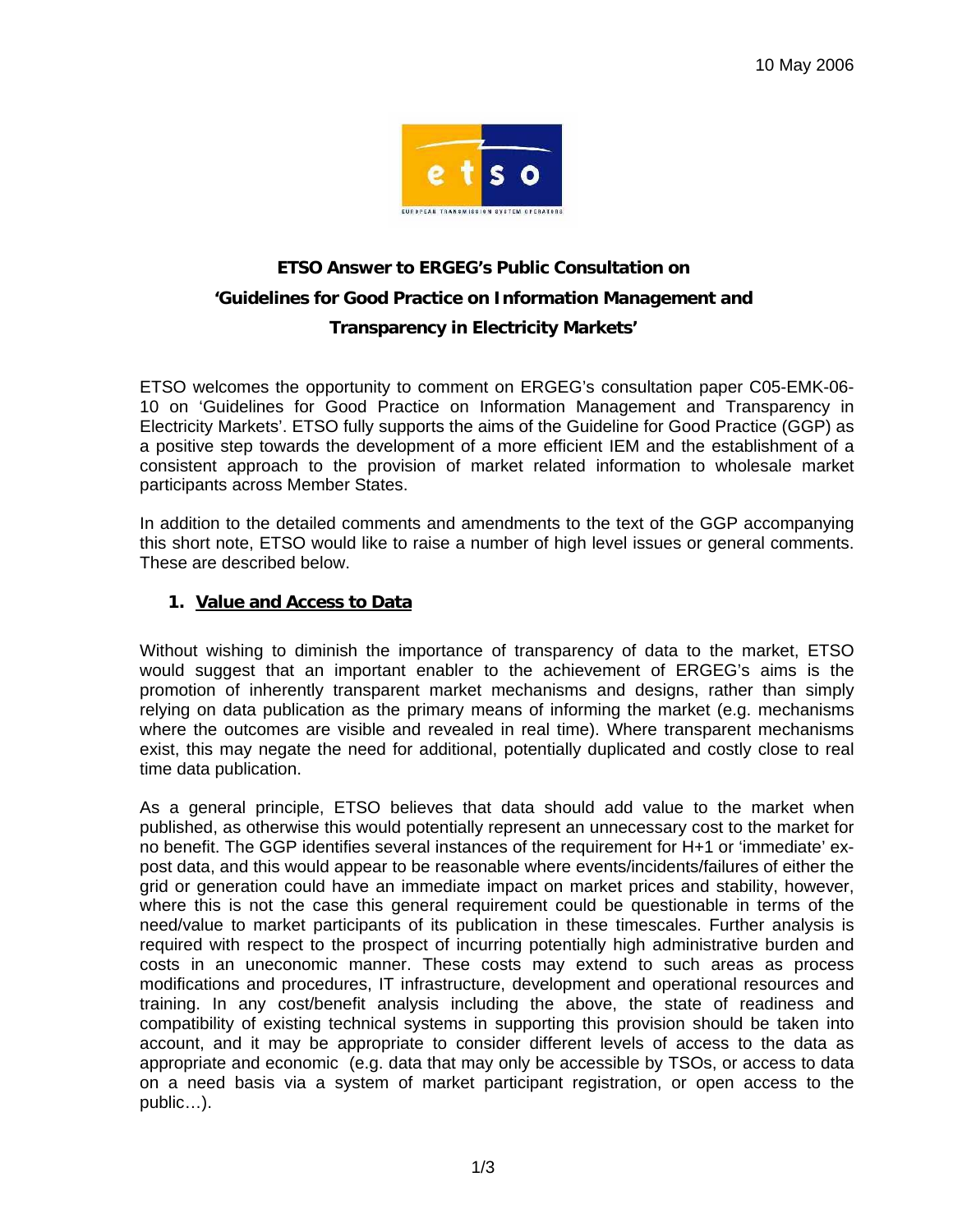## **2. The Data Identified in the GGP Tables**

ETSO would like to suggest the inclusion of a reference to the User/Beneficiary as part of the existing key benefits column within the data tables of the GGP (e.g. who benefits, and why). This will facilitate and assist in identifying, as discussed above, the 'added value' of the publication of data. This should not preclude the greater availability of data for market monitoring purposes only.

ETSO believes that a more specific definition of Load is required (e.g. taking into consideration lower voltage 'distributed generation' sources) in order to maximise the added value and coherency of the meaning of the same kind of information in different markets. The important role of DSOs in wholesale market transparency should be more clearly defined in the tables.

Greater clarity is required in the tables and text of the GGP with respect to roles of parties involved in data supply, exchange and publication (i.e. Source/Owner; Provider/Aggregator), and a more consistent approach is necessary in the use of terminology within the paper. (i.e. provider, holder, manager, aggregator, user, owner etc).

The inclusion of a 'Data Source' column would contribute greatly to the data tables as this would assist in clarifying the responsibilities of TSOs with respect to data provided to them by other market participants. Particularly, in this regard, the GGP needs to achieve a far greater balance in the emphasis it places on TSOs as providers of information in order that it adequately reflects the accountabilities that should fall to the source/owner of the information. TSOs should not be held accountable for information that they receive from other market participants or third parties (DSOs…) and which they use or publish in good faith.

Data from generators amongst other market participants (particularly in areas of high market concentration) is of particular importance to achieving improvements in transparency for both operational and planning purposes (TSO to TSO), and for publication. In the same way this data is essential in facilitating fair and efficient markets.

#### **3. Use of Data**

ETSO strongly supports the facilitation of the IEM under safe and secure conditions, and wishes to promote the development of transparency of information to the market. However, we believe it is essential to stress that the primary use of data by TSOs should first and foremost be related to the secure operation of the system(s). High quality, reliable and timely data will assist in determining more reliable and accurate forecasting and interpretation of physical power flows, helping in defining the most effective and efficient actions for secure congestion management. In this respect, TSOs have a strong dependency on the quality and availability of data from other market participants, and to this end the GGP should include more explicit requirements on the source/owners of the data toward achieving this.

Access to relevant data from market participants is today an issue for some TSOs. The availability, quality and timeliness of such data from market participants further represents, in ETSO's view, the first step towards a foundation of data exchange processes essential to the secure operation of the system(s) and transparency aims of the IEM. It is essential that regulatory and market frameworks which facilitate the free and confidential exchange of data for the TSOs' operational and planning purposes are developed which maintain a high degree commercial confidentiality for market participants. But there still has to remain confidentiality regarding specific commercial TSO-activities.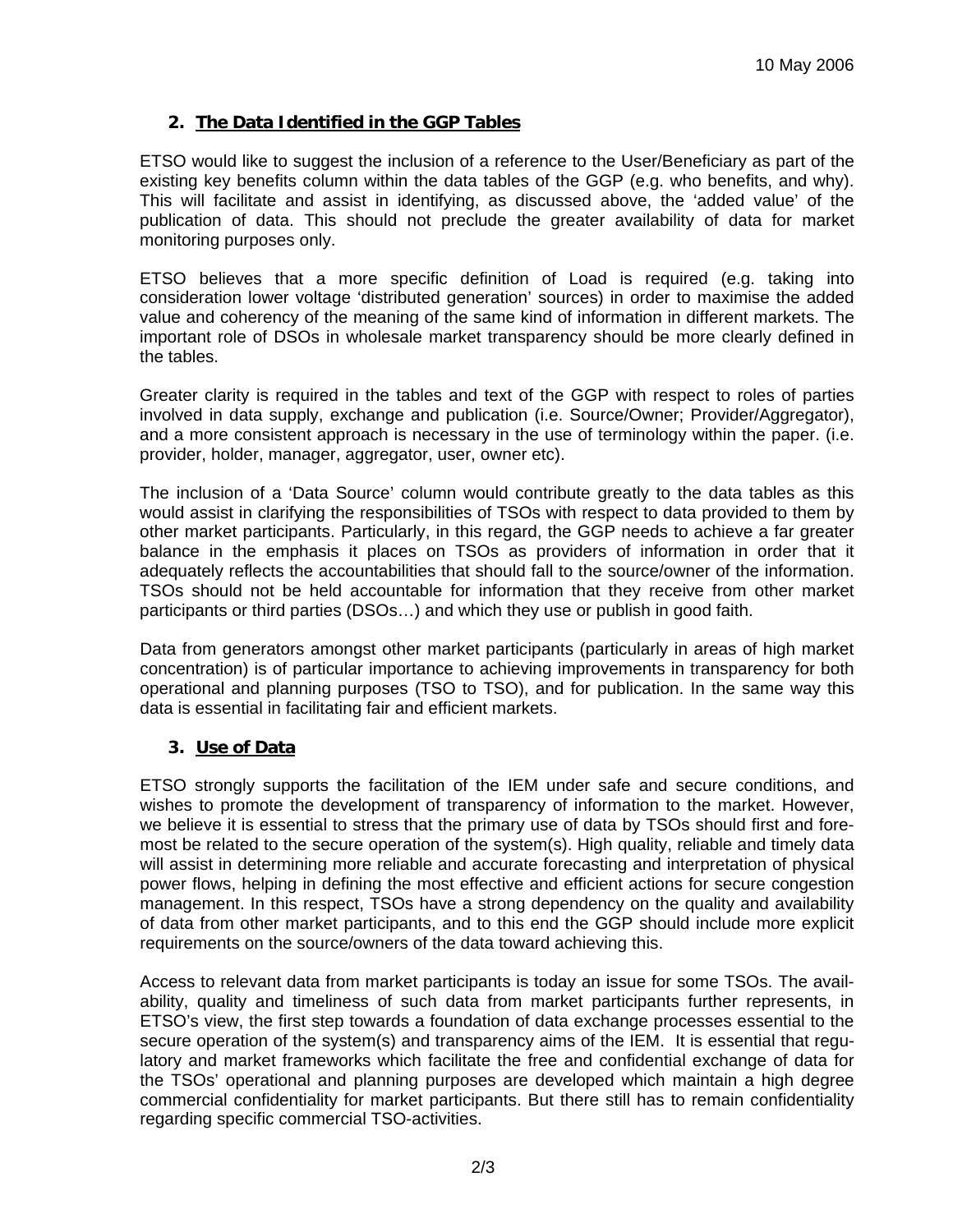The provisions of the draft Congestion Management Guideline of Regulation EC 1228/2003 call for a more efficient utilisation of the interconnection capacity and related existing infrastructure, while promoting a higher level of transparency on TSO-level<sup>1</sup>. In order for TSOs to fulfil obligations under the CM Guideline and the GGP, a potential contradiction may exist between the obligations under the CM Guideline, the GGP and individual member state data confidentiality law. This begs the question: which takes precedence? In order to assist in solving these potential incompatibilities, ETSO members intend to provide ERGEG with a survey of the current state of the legal situation on data availability and exchange as they exist and affect TSOs use in each Member State. To solve this problem in the short term, ETSO supports the establishment of an over-arching data confidentiality agreement/framework supported by all market participants and promoted by regulatory authorities to facilitate data exchange and publication.

# **4. Coordination and Ways Forward**

The GGP seems to recognise that TSOs are best placed to facilitate the publication of the required data. ETSO also recognises the possibility and benefits of centralised European standardisation, collation, ratification and publication of data. In this context, ETSO members have agreed to develop the concept of a Transparency Platform through which all European TSOs will publish the relevant information for the market including data belonging to TSOs as well as data from market players if the latter agree to do so taking into account their commercial objectives and national legislation. Aimed at laying the foundations for an ETSO service, the development and harmonisation of data exchange standards and the development of mechanisms for recovery of costs are also being analysed by ETSO. ETSO would also like to suggest to ERGEG the organisation of an ETSO Transparency Conference in Autumn 2006 where these ideas and more issues can be discussed amongst a wide participation.

ETSO is willing to help in facilitating the conditions for an overall harmonisation and compatibility of the different legal frameworks and ETSO believes that ERGEG's Regional Initiatives would be an excellent opportunity for open debate with market participants.

The conclusions of the 12<sup>th</sup> Florence Regulatory Forum, held on 1-2<sup>nd</sup> September 2005, stressed the need for increased harmonisation and compatibility of rules in view of the development of regional electricity markets. Participants also highlighted the need for increased transparency to create a fair and efficient market. On these aspects, ETSO is of course willing to provide further information and context for this proposal, and to participate in the further discussions with ERGEG concerning further development in this area.

<sup>&</sup>lt;sup>1</sup> According to the Conclusions of the 12<sup>th</sup> Florence Regulatory Forum, this was the objective of the ETSO List of Data of December 2005 available at www.etso-net.org. In this paper, ETSO has compiled a high level summary of the physical and market data that, if available to TSOs, may allow further progress towards the optimal use of interconnection capacity, and its related infrastructure between countries/regions, and promote a higher level of transparency on TSO-level.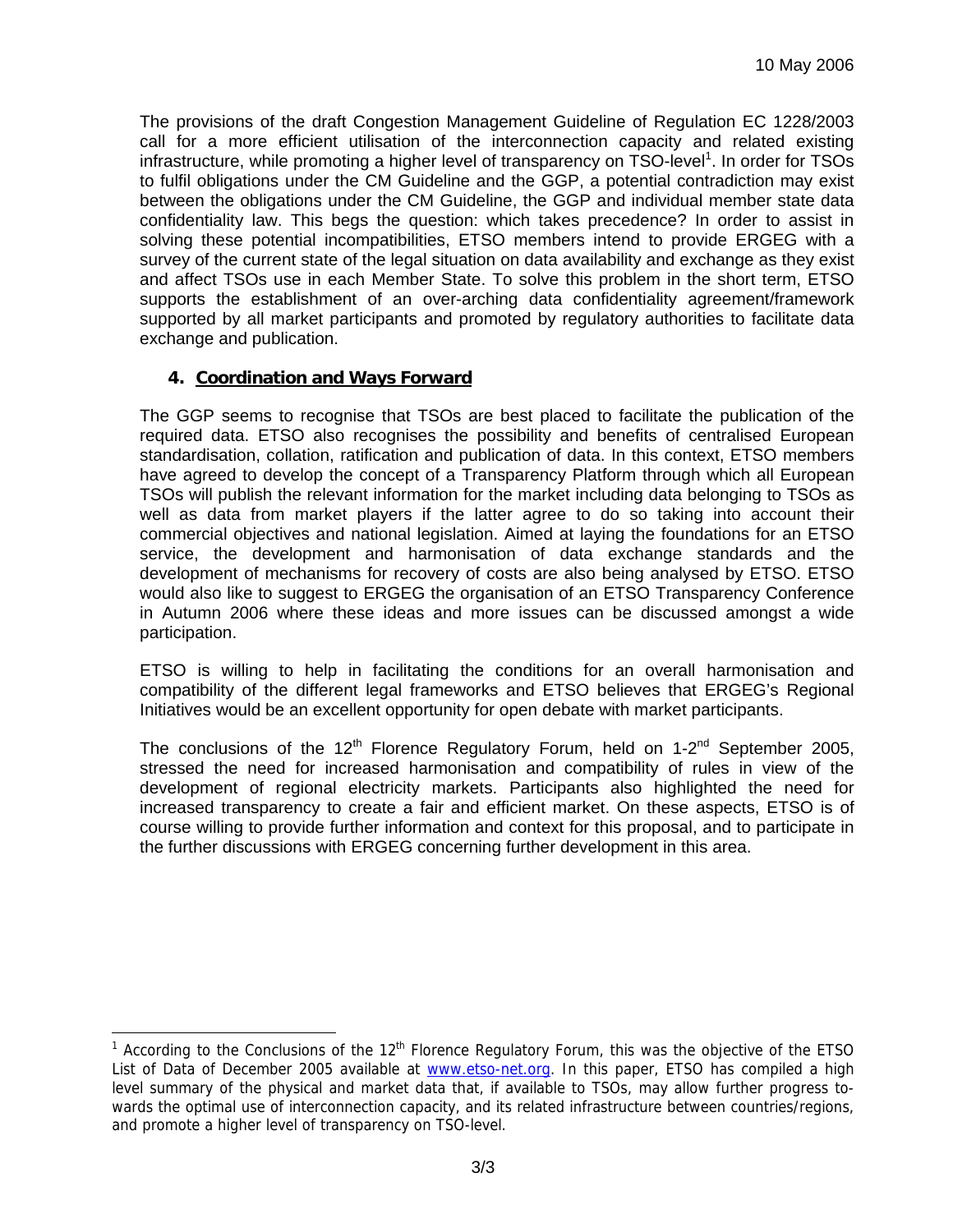*Appendix to ETSO answer to ERGEG's consultation* 

ETSO comments on ERGEG's Specification of the Required Transparency of Information in the framework of the public consultation on the 'Guidelines for Good Practice on Information Management and Transparency in Electricity Markets'.

General ETSO comments:

- ETSO would like to suggest the inclusion of a reference to the User/Beneficiary as part of the existing key benefits column within the data tables of the GGP (e.g. who benefits, and why). This will facilitate and assist in identifying, as discussed above, the 'added value' of the publication of data.
- The inclusion of a 'Data Source' column would contribute greatly to the data tables as this would assist in clarifying the responsibilities of TSOs with respect to data provided by other market participants.
- Most descriptions of necessary information are still abstract and have to be/ can be interpreted. To harmonise transparency EU-wide clear definitions are necessary.

# **Annex: Specification of the Required Transparency of Information**

Table 1. Required Transparency of System Load Information

ETSO believes that a more specific definition of Load is required (e.g. considering lower voltage 'distributed generation') in order to maximise the added value and coherency of the meaning of the same kind of information in different markets.

Without a clear definition 'actual load per price/market area' could also be understood as the sum of scheduled consumption and control energy.

Week ahead information should be considered in markets where week ahead products and trades take place.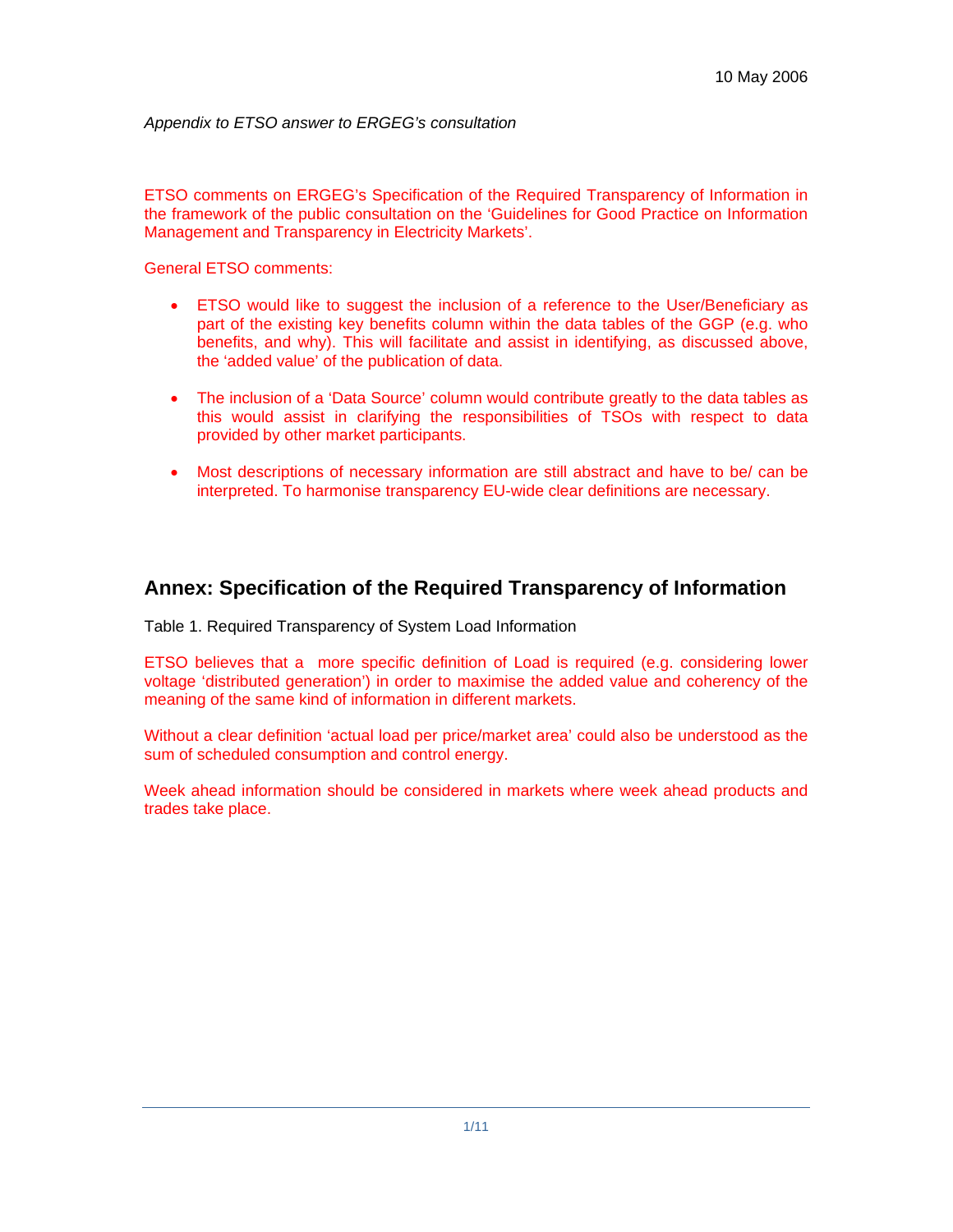| Information                                                                                                                                                                                                                                                                                                                                          | <b>Publication</b>                                                    | <b>Timeframe</b>                                                                                                                                                                                                                         | Key benefits of information                                                                                                                                                                                                                                  | Provider                                                                       |
|------------------------------------------------------------------------------------------------------------------------------------------------------------------------------------------------------------------------------------------------------------------------------------------------------------------------------------------------------|-----------------------------------------------------------------------|------------------------------------------------------------------------------------------------------------------------------------------------------------------------------------------------------------------------------------------|--------------------------------------------------------------------------------------------------------------------------------------------------------------------------------------------------------------------------------------------------------------|--------------------------------------------------------------------------------|
| Actual load per price/market<br>area                                                                                                                                                                                                                                                                                                                 | Just after real<br>time                                               | Per market<br>time unit (e.g.<br>per hour), to<br>be kept for 2<br>years                                                                                                                                                                 | To monitor and analyze market<br>$\bullet$<br>prices<br>VS.<br>system<br>load<br>&<br>generation<br>To validate forecast load & load<br>$\bullet$<br>forecasting models                                                                                      | TSO                                                                            |
| Day-ahead load forecast <sup>1</sup><br>per price/market area                                                                                                                                                                                                                                                                                        | Day D-1 $^2$ for<br>day D and for<br>the day D+7<br>(next week)       | Per market<br>time unit                                                                                                                                                                                                                  | To estimate prices<br>$\bullet$<br>$\bullet$<br>To evaluate and adapt requests<br>for interconnection capacities<br>To ensure the adequacy of<br>$\bullet$<br>generation purchases and energy<br>sales with market needs (which<br>improve network security) | <b>TSO</b>                                                                     |
| Week-ahead load forecast <sup>4</sup><br>per price/market area                                                                                                                                                                                                                                                                                       | one to eight<br>weeks in<br>advance in a<br>rolling mode              | Per day,<br>segregating<br>peak and off-<br>peak hours                                                                                                                                                                                   | $Idem - in case there is significant$<br>$\bullet$<br>new load or some load that was<br>out of operation (e.g. damaged) is<br>repaired, it must be included here<br>too                                                                                      | <b>TSO</b>                                                                     |
| Year-ahead forecast <sup>4</sup><br>per<br>price/market area                                                                                                                                                                                                                                                                                         | Year Y-1 for<br>at least next<br>year (up to a<br>max of 10<br>years) | $\bullet$<br>forecast<br>long-term<br>prices<br>To<br>Per year,<br>evolution<br>total energy<br>and peak<br>To have a better visibility on the<br>$\bullet$<br>profitability of investment projects<br>load<br>for generation capacities |                                                                                                                                                                                                                                                              | TSO or<br>competent<br>authority (for<br>longer than<br>one year<br>forecasts) |
| <b>System</b><br>adequacy<br><b>or</b><br>forecast margin (as far as<br>known by TSOs), i.e. the<br>difference between forecast<br>load <sup>4</sup> and scheduled (D-1)<br>available<br>$Y-1$<br>(M-1,<br>or<br>generation per price/market<br>area<br>(ETSO suggests that this<br>data is considered under<br>category 'Balancing'<br>the<br>data) | Y-1, seasonal<br>(e.g. winter-<br>summer), D-1                        | Per relevant<br>market time<br>unit                                                                                                                                                                                                      | To allow market participants to<br>$\bullet$<br>judge better<br>investment and<br>production decisions                                                                                                                                                       | TSO (or<br>competent<br>authority for<br>longer than<br>$D-1)$                 |

Other areas listed below might be worthwhile being investigated:

 $2$  Early on D-1 or D-2.

l

<sup>&</sup>lt;sup>1</sup> Liquid forward and future markets will provide the market with information on expected market balance, complementing thus to certain extent the forecast information.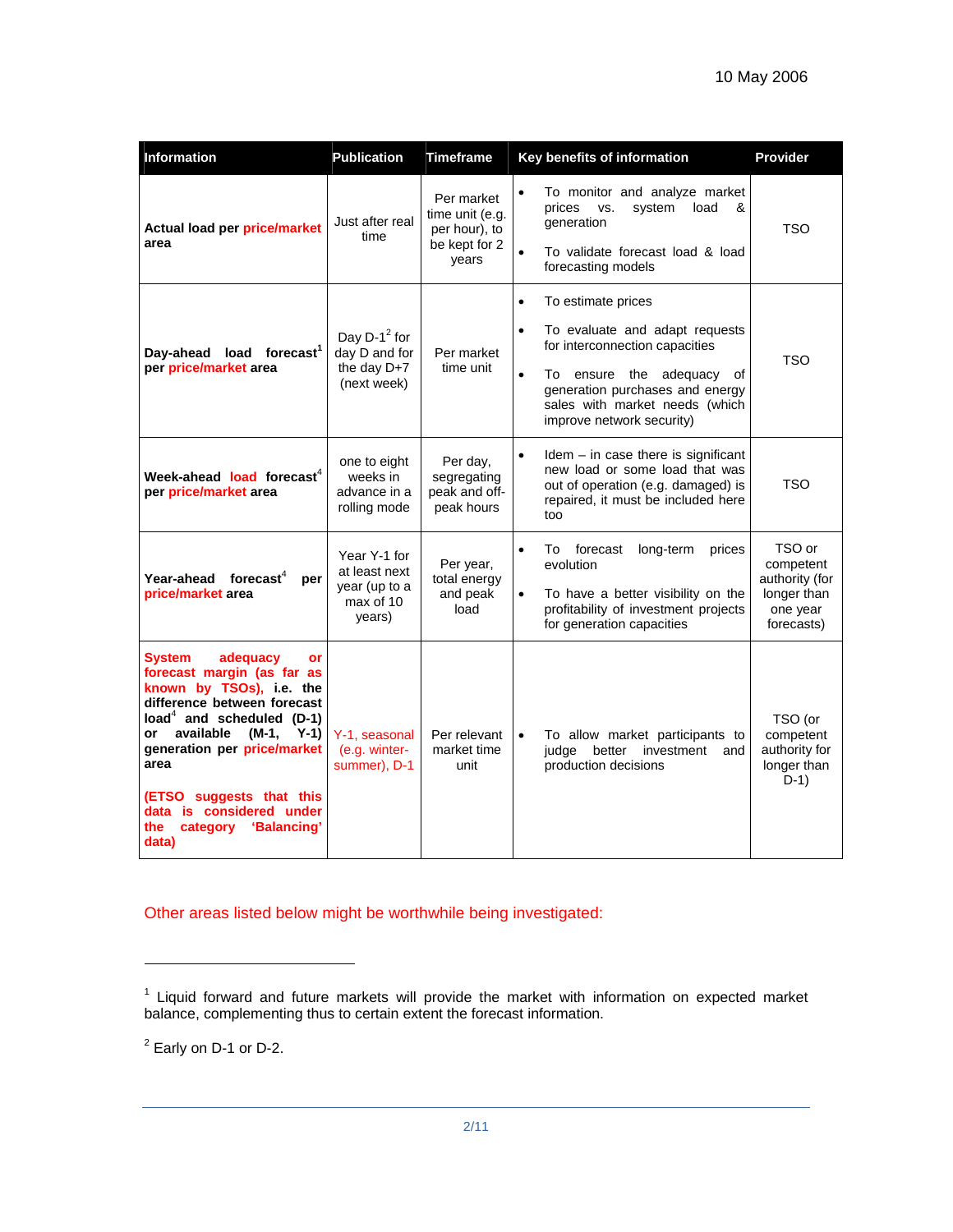- information on forecasts and losses per price/market area.
- weather forecast information services (deviations referenced to normal temperatures) are being published by some entities and contribute to forecasts of the system load.
- the kind of load data that DSO could provide (load, losses,…) even if the issue is more relevant regarding transparency in the retail markets.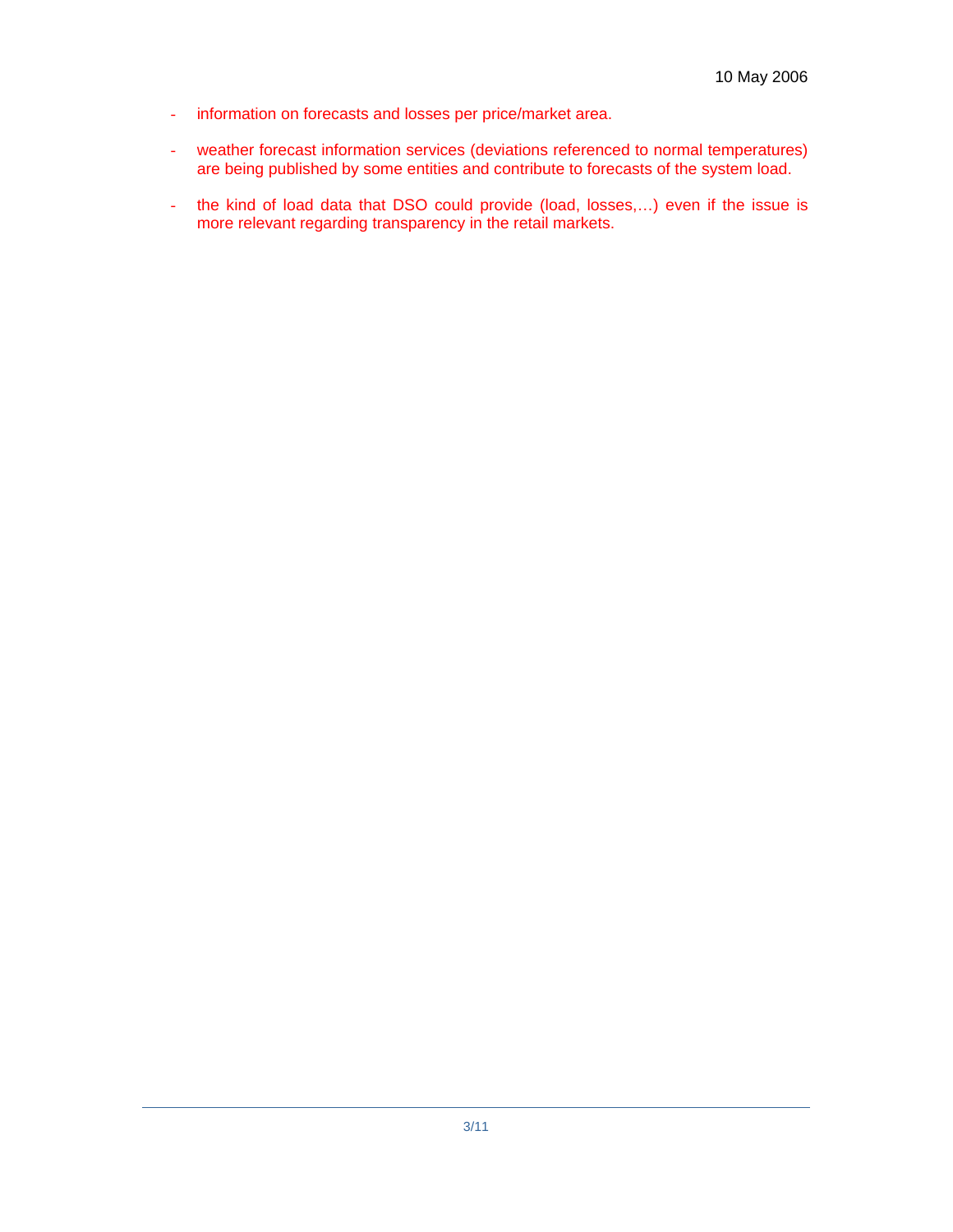Table 2. Required Transparency of Information on Transmission and Access to Interconnections.

| Information                                                                                                                                                                                                                                       | <b>Publication</b>                                                                                                                 | <b>Timeframe</b>                                                                      | Key benefits of information                                                                                                                                                                                                                                                           | <b>Provider</b> |
|---------------------------------------------------------------------------------------------------------------------------------------------------------------------------------------------------------------------------------------------------|------------------------------------------------------------------------------------------------------------------------------------|---------------------------------------------------------------------------------------|---------------------------------------------------------------------------------------------------------------------------------------------------------------------------------------------------------------------------------------------------------------------------------------|-----------------|
| Review of the EHV grid<br>expansion<br>projects<br>(investments)<br>per<br>price/market<br>and<br>area<br>impact of these projects on<br>the trans-mission capacities<br>within the price/market area<br>and at the interconnections              | Year Y-1 for<br>the next min.<br>three<br>following<br>years(up to a<br>max of 10<br>years)                                        | Per year                                                                              | To evaluate future development of<br>$\bullet$<br>transmission<br>grids<br>and<br>capacities<br>interconnection<br>and<br>congestions in the years to come<br>(proposed 3- to 10-years period)<br>To evaluate future generation<br>$\bullet$<br>investment opportunity                | <b>TSO</b>      |
| Planned works in the EHV<br>arid<br>intercon-<br>and<br>on<br>nections with dates and<br>their impact on the capacity<br>of<br>grid<br>and<br>the<br>each<br>interconnection (NTC)                                                                | Year Y-1 for<br>year Y<br>(updated with<br>changes)                                                                                | Per year,<br>ensuring<br>monthly<br>update with<br>any new<br>relevant<br>information | To guarantee an efficient use of<br>$\bullet$<br>transmission<br>networks<br>and<br>interconnection<br>To enable existing players to plan<br>$\bullet$<br>their position and to facilitate the<br>access of new players to markets<br>where competition is still under<br>development | <b>TSO</b>      |
| Month-ahead forecasts of<br>the interconnection capa-<br>(NTC),<br>taking<br>into<br>city<br>information<br>all<br>account<br>available at the time of<br>calculation                                                                             | Month M-1 for<br>up to the next<br>6 months<br>(connected to<br>preparation<br>and updates<br>of longterm<br>maintenance<br>plans) | Per month<br>segregating<br>Peak and Off-<br>peak hours                               | To guarantee an efficient use of<br>$\bullet$<br>interconnection<br>To facilitate the access of new<br>$\bullet$<br>where<br>players<br>markets<br>to<br>still<br>competition<br>is<br>under<br>development                                                                           | TSO             |
| Week-ahead forecasts<br>of<br>the interconnection capa-<br>into<br>city<br>(NTC)<br>taking<br>information<br>account<br>all<br>available<br>possible<br>(e.g.<br>maintenance<br>changes<br>in<br>plans)<br>time<br>at<br>the<br>οf<br>calculation | Week W-1 for<br>week W                                                                                                             | Daily or Peak<br>and Off-peak<br>hours where<br>applicable                            | To guarantee an efficient use of<br>$\bullet$<br>interconnection<br>To facilitate the access of new<br>$\bullet$<br>markets<br>where<br>players<br>to<br>competition<br>still<br>is<br>under<br>development                                                                           | <b>TSO</b>      |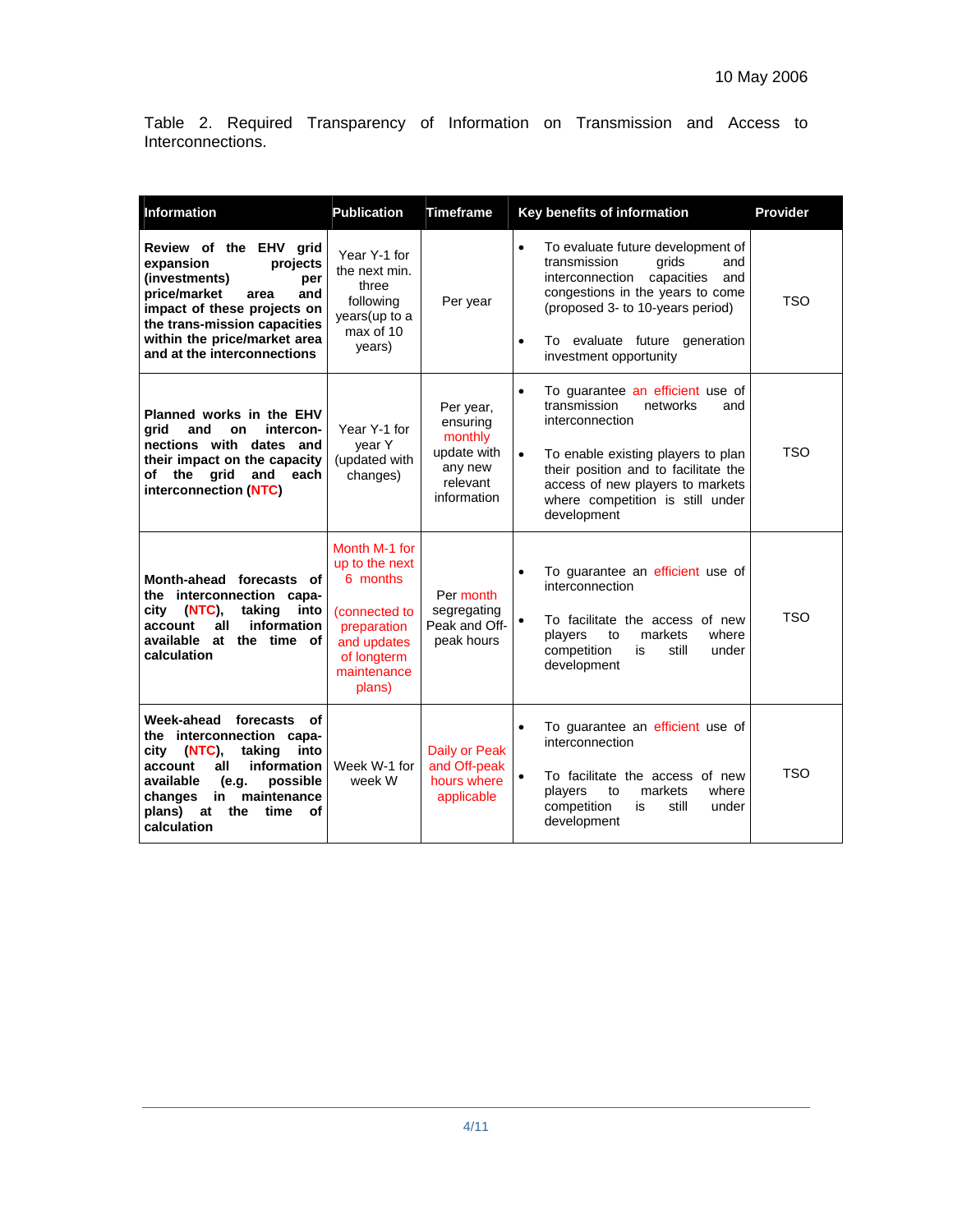# 10 May 2006

| Information                                                                                                                                          | <b>Publication</b>                                                                                                     | <b>Timeframe</b>        | Key benefits of information                                                                                                                                                                                                                                                                                                                                                                                                                        | Provider   |
|------------------------------------------------------------------------------------------------------------------------------------------------------|------------------------------------------------------------------------------------------------------------------------|-------------------------|----------------------------------------------------------------------------------------------------------------------------------------------------------------------------------------------------------------------------------------------------------------------------------------------------------------------------------------------------------------------------------------------------------------------------------------------------|------------|
| Day-ahead<br>values<br>οf<br>interconnection<br>capacity<br>(NTC)                                                                                    | Day D-1 for<br>day D                                                                                                   | Per market<br>time unit | To guarantee an efficient use of<br>$\bullet$<br>interconnection<br>To facilitate the access of new<br>$\bullet$<br>where<br>players<br>markets<br>to<br>competition<br>still<br>under<br>is<br>development<br>To foster introduction and usage<br>$\bullet$<br>of the flow-based capacity<br>calculation methods in order to<br>raise compatibility between the<br>commercial and actual physical<br>flows between the different control<br>areas | <b>TSO</b> |
| <b>Information</b><br>actual<br>on<br>outages<br>(planned<br>and<br>unplanned) at the highest<br>voltage level having an<br>impact on future NTC/ATC | <b>Timely after</b><br>occurrence<br>To be kept<br>available for a<br>minimum of 2<br>years,<br>preferably 10<br>years | Time of<br>occurrence   | To engender trust in the market<br>$\bullet$<br>place.<br>To evaluate how security criteria<br>$\bullet$<br>are met<br>To facilitate the access of new<br>$\bullet$<br>players<br>markets<br>where<br>to<br>competition<br>under<br>is<br>still<br>development                                                                                                                                                                                     | <b>TSO</b> |
| Capacity<br>requested<br>(including priority rights) by<br>participants<br>market<br>and<br>capacity<br>offered<br>and<br>assigned by TSOs           | After each<br>capacity<br>allocation<br>session                                                                        | Per market<br>time unit | To guarantee an efficient use of<br>$\bullet$<br>interconnection<br>To facilitate the access of new<br>$\bullet$<br>players<br>where<br>markets<br>to<br>competition<br>is<br>still<br>under<br>development<br>$\bullet$<br>To foster introduction and usage<br>of the flow-based capacity<br>calculation methods in order to<br>raise compatibility between the<br>commercial and actual physical<br>flows between the different control<br>areas | <b>TSO</b> |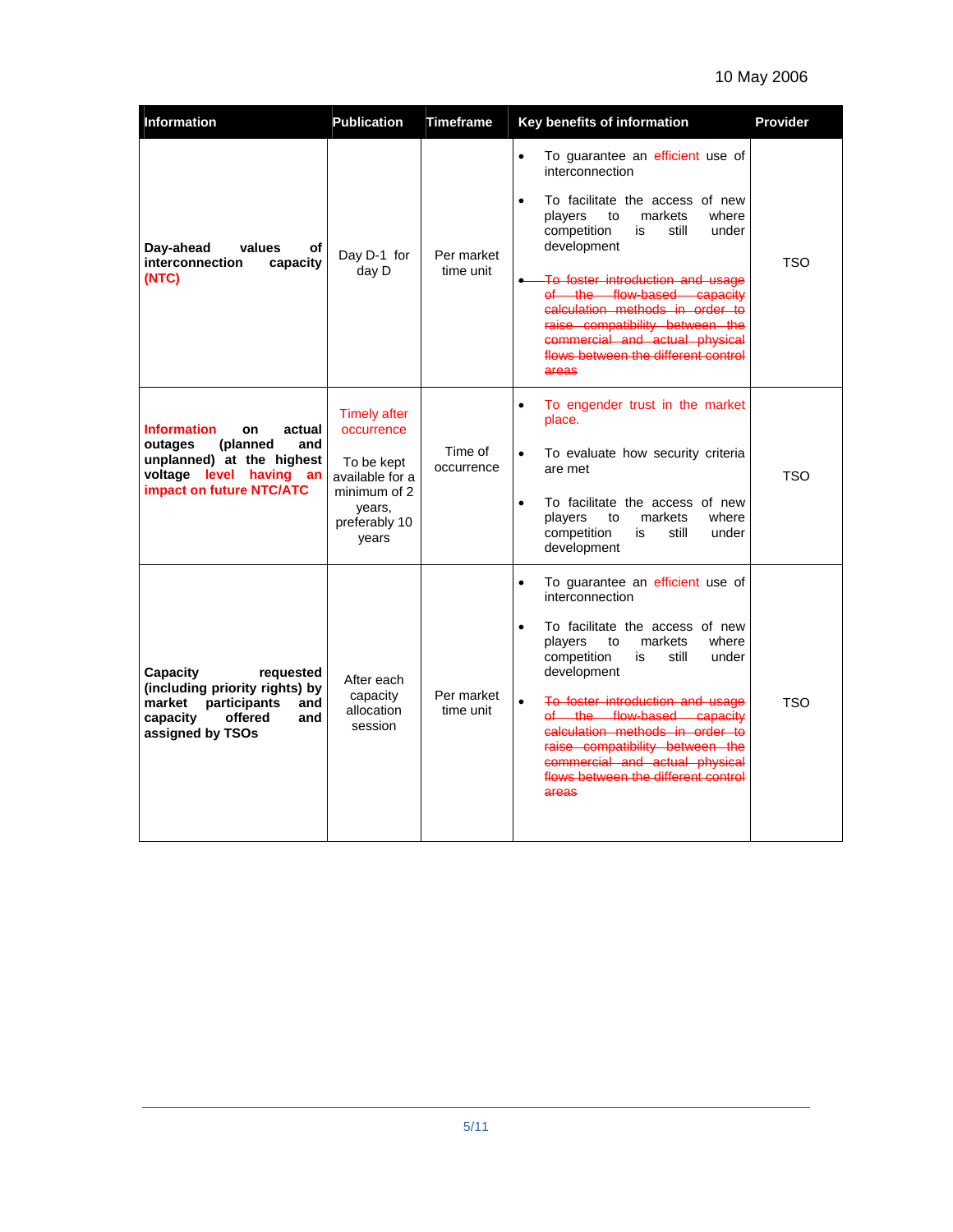#### 10 May 2006

| Information                                                                                                                                                                                                                       | <b>Publication</b>                                                                | <b>Timeframe</b>        | Key benefits of information                                                                                                                                                                                                                                                                                                                                                                                                                        | Provider   |
|-----------------------------------------------------------------------------------------------------------------------------------------------------------------------------------------------------------------------------------|-----------------------------------------------------------------------------------|-------------------------|----------------------------------------------------------------------------------------------------------------------------------------------------------------------------------------------------------------------------------------------------------------------------------------------------------------------------------------------------------------------------------------------------------------------------------------------------|------------|
| <b>Total capacity nominated by</b><br>market players on inter-<br>(commercial<br>connections<br>transactions)                                                                                                                     | After each<br>session                                                             | Per market<br>time unit | To guarantee an efficient use of<br>$\bullet$<br>interconnection<br>To facilitate the access of new<br>$\bullet$<br>players<br>markets<br>where<br>to<br>competition<br>still<br>under<br>is<br>development<br>To foster introduction and usage<br>$\bullet$<br>of the flow-based capacity<br>calculation methods in order to<br>raise compatibility between the<br>commercial and actual physical<br>flows between the different control<br>areas | <b>TSO</b> |
| Congestion<br>income.<br>volumes and prices in case<br>of auction for requlated<br>relevant<br>(hence<br>assets<br>merchant<br>portion<br>of<br>interconnectors excluded).                                                        | After each<br>session                                                             | Per market<br>time unit | To guarantee an efficient use of<br>$\bullet$<br>interconnection<br>To facilitate the access of new<br>$\bullet$<br>players<br>markets<br>where<br>to<br>competition<br>still<br>under<br>is<br>development                                                                                                                                                                                                                                        | PEX/TSO    |
| A description of reasons<br>and effects of any actions<br>taken by TSOs that have<br>impact on cross border<br>trade.<br><b>Information</b><br>on<br>reductions<br>of previously<br>transmission<br>allocated<br>capacity rights. | <b>Flows and</b><br>effects after<br>occurrence,<br>other<br>information<br>$D+1$ | Per market<br>time unit | To guarantee an efficient use of<br>$\bullet$<br>interconnection<br>To facilitate the access of new<br>$\bullet$<br>players<br>markets<br>where<br>to<br>competition<br>still<br>is<br>under<br>development<br>To foster introduction and usage<br>$\bullet$<br>of the flow-based capacity<br>calculation methods in order to<br>raise compatibility between the<br>commercial and actual physical<br>flows between the different control<br>areas | <b>TSO</b> |
| Hourly physical flows and<br>exporting/importing<br>situation of the price/market<br>area<br>thermal ratings of the lines<br>and transformers in the<br><b>EHV grid</b>                                                           | Week W+1<br>for week W                                                            | Per hour                | $\bullet$<br>To evaluate existing congestions<br>on the interconnections and within<br>the price/market areas<br>$\bullet$<br>To evaluate how security criteria<br>are met                                                                                                                                                                                                                                                                         | <b>TSO</b> |

The methodology for taking into consideriation the thermal ratings of the lines and transformers in the EHV grid could be published by the TSOs. However, the added value (e.g. for electricity prices formation) of the publication of such technical information might be questionable, specially if the purpose is to establish inconsistent comparisons with other different data.

Market participants (traders) normally have difficulties with comparing NTC-/ATC-values on the one hand and physical flows on the other hand.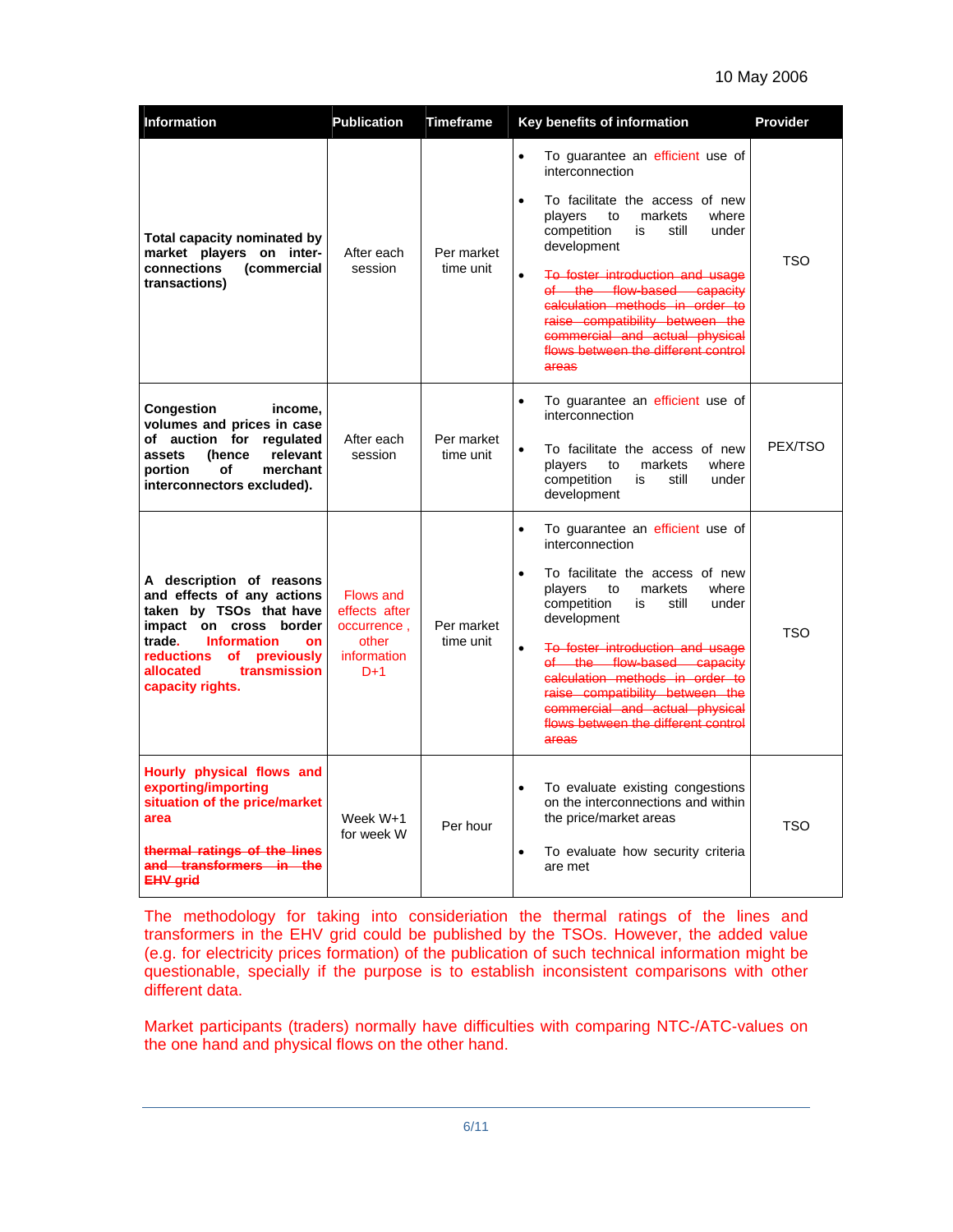Publications of too detailed power system(s) information may reduce general safety (terrorist sabotage…) unless access to it is carefully controlled.

The publications of the provisional timetable for yearly and monthly capacity auctions and of the so-called 'auction specifications' document (including the description of the products allocated by TSOs and the detailed timelines) could also be added in the table.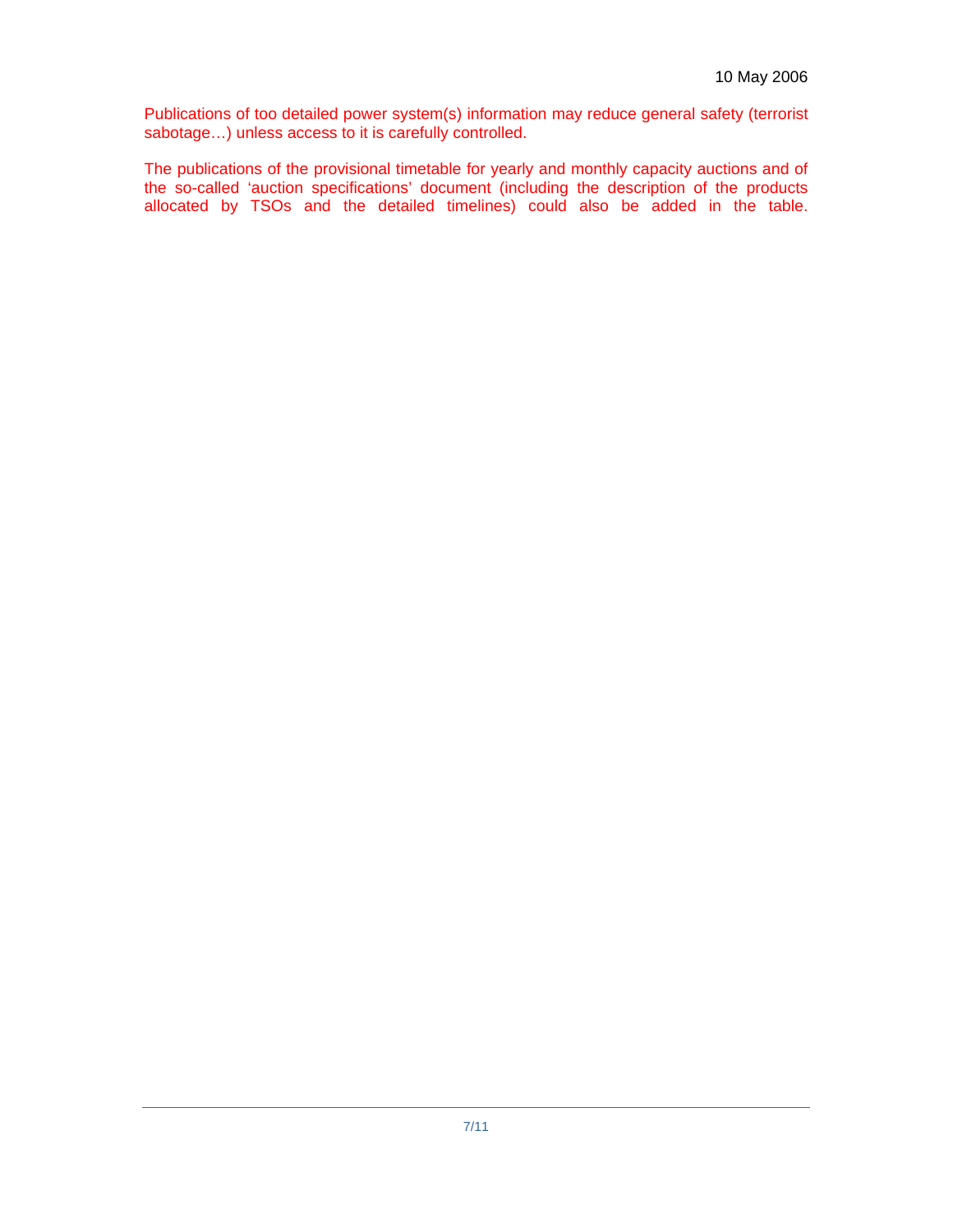Table 3. Required Transparency of Information on Generation – this could be further related to system load, for example every generation unit larger than 1% of system load

| <b>Information</b>                                                                                                                                                                                                                                                                                                                                                      | <b>Publication</b>                                                                | <b>Timeframe</b>                   | Key benefits of information                                                                                                                                                                                                                                  | <b>Provider</b>                                                           |
|-------------------------------------------------------------------------------------------------------------------------------------------------------------------------------------------------------------------------------------------------------------------------------------------------------------------------------------------------------------------------|-----------------------------------------------------------------------------------|------------------------------------|--------------------------------------------------------------------------------------------------------------------------------------------------------------------------------------------------------------------------------------------------------------|---------------------------------------------------------------------------|
| <b>Total and available installed</b><br>generation capacity at a<br>minimum in an aggregated<br>differentiated<br>per<br>form.<br>primary<br>source<br>energy<br>(preferably<br>single<br>per<br>generator block (unit)) and<br>its foreseeable evolution in<br>the next three to ten years,<br>including information on the<br>type of generation from new<br>projects | Year Y-1 for<br>the next min 3<br>following<br>years (up to<br>10 years)          | Per year                           | To explain historic and forecast<br>$\bullet$<br>future prices<br>To have a better understanding of<br>$\bullet$<br>historic price developments and<br>possible<br>outlook<br>on<br>the<br>profitability of investment projects<br>for generation capacities | <b>TSO or</b><br>another<br>institution or<br>authority                   |
| Ex ante information on the<br>unavailabilities<br>scheduled<br>of the generation units<br>(start and stop dates of the<br>unavailable<br>outages,<br>capacity)                                                                                                                                                                                                          | Year Y-1 for<br>year Y and<br>regular<br>updates                                  | Per year and<br>further<br>updates | To be able to forecast future<br>$\bullet$<br>prices better                                                                                                                                                                                                  | <b>TSO or PEX</b><br>(market<br>place)                                    |
| Ex<br>ante<br>aggregated<br>information<br>the<br>on<br>scheduled generation per<br>price/market area                                                                                                                                                                                                                                                                   | $D-1$                                                                             | Per system<br>time unit            | To be able to forecast future<br>$\bullet$<br>prices better<br>To be able to consider influence<br>$\bullet$<br>on available transmission capacity                                                                                                           | TSO (based<br>on the day-<br>ahead<br>reported<br>generator<br>schedules) |
| Filling rate of the water<br>reservoirs in an aggregated<br>hydroelectric<br>form.<br>bv<br>exploitation<br>zone.<br>per<br>price/market area and per<br>week in terms of percentage<br>of the 100% filling                                                                                                                                                             | Week W+1<br>for the week<br>W                                                     | Per week <sup>3</sup>              | To be able to forecast future<br>$\bullet$<br>prices better<br>To analyse the impact of past<br>$\bullet$<br>events on prices formation                                                                                                                      | Authority,<br>PEX (market<br>place), FSO<br>and Hydro<br>generators       |
| Forecast and actual non-<br>intermittent generation (e.g.<br>wind)                                                                                                                                                                                                                                                                                                      | Forecast for<br>day D on D-1<br>and actual<br>generation<br>close to real<br>time | Daily                              | To be able to forecast future<br>$\bullet$<br>prices better<br>To be able to consider influence<br>$\bullet$<br>on available transmission capacity                                                                                                           | <b>TSO and</b><br>Generator                                               |
| <b>Information</b>                                                                                                                                                                                                                                                                                                                                                      | <b>Publication</b>                                                                | <b>Timeframe</b>                   | Key benefits of information                                                                                                                                                                                                                                  | <b>Provider</b>                                                           |

 $\overline{a}$ 

 $3$  It is assumed that availability of information per week is enough and any aggregation is up to the information users. It is expected that the information provider can restore that information for minimum 2 years after publishing.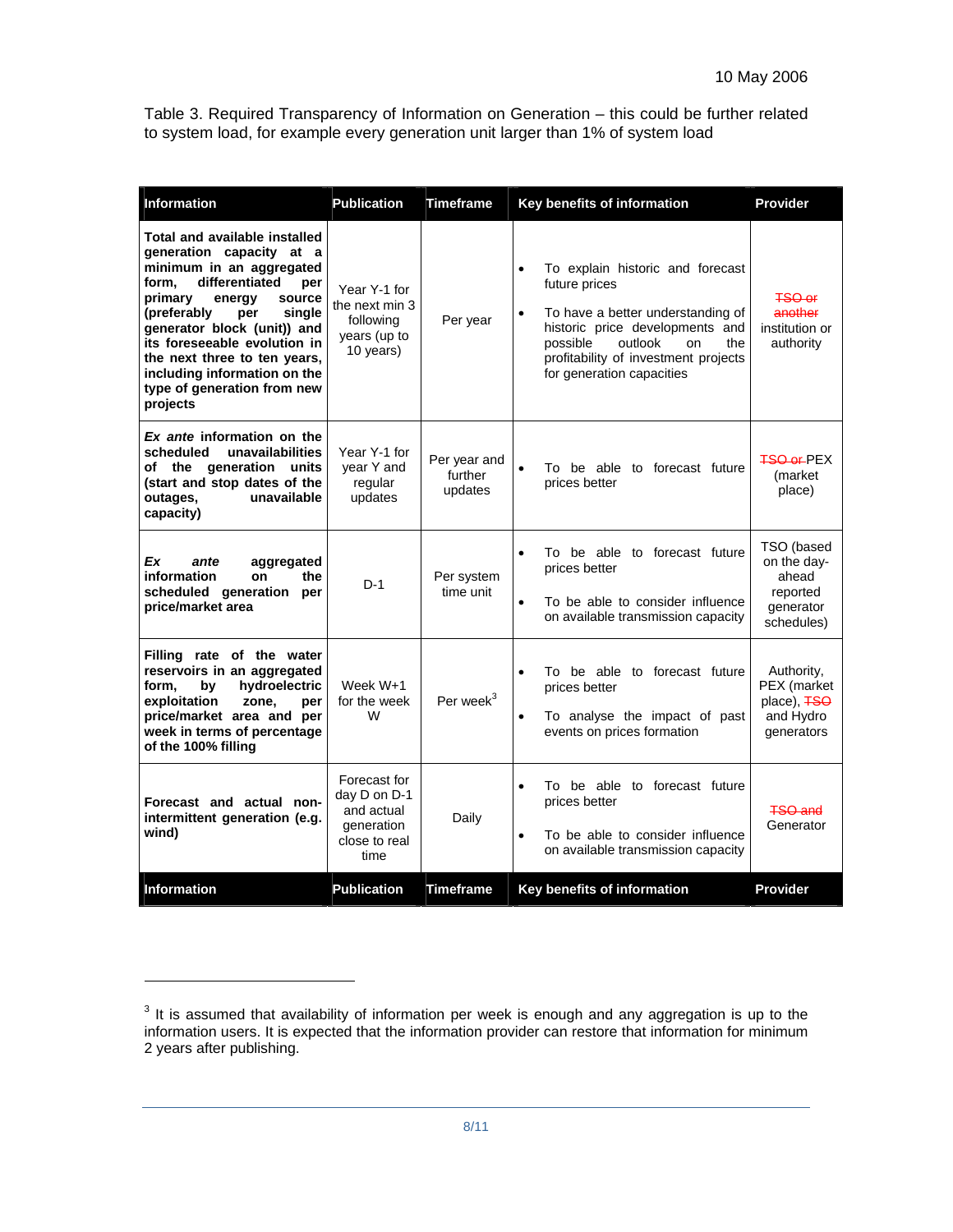| Ex post information on the<br>planned and unplanned<br>unavailability of actually<br>running generation units<br>(start and stop dates of the<br>unavailable<br>outages,<br>capacity and maintenance). | Close to real<br>time | Per market<br>time unit | To analyse the impact of past<br>٠<br>events on prices formation<br>To give the possibility to react on<br>٠<br>longer unplanned outages | <b>TSO and</b><br>Generator                                                            |
|--------------------------------------------------------------------------------------------------------------------------------------------------------------------------------------------------------|-----------------------|-------------------------|------------------------------------------------------------------------------------------------------------------------------------------|----------------------------------------------------------------------------------------|
| Ex post data on the actual<br>generation by<br>fuel type<br>within<br>each<br>country,<br>classified by<br>the<br>primary<br>energy source                                                             | Close to real<br>time | Per market<br>time unit | Idem                                                                                                                                     | Generators<br>provide, FSO<br>aggregate<br>and publish it<br>short after<br>مصنا ـلومء |

Furthermore It could be discussed whether the concept of 'Accommodation of future generation capacities' might give additional benefit to the market.

Clear responsibilities are important: Data Sources of information in table 3 are PEXs, generators and not the TSOs. As a consequence provider should not be the TSOs.

In countries with a high percentage of intermittent generation (e.g. wind-generation) the centralised publication of forecasts can increase market-prices and has to be discussed.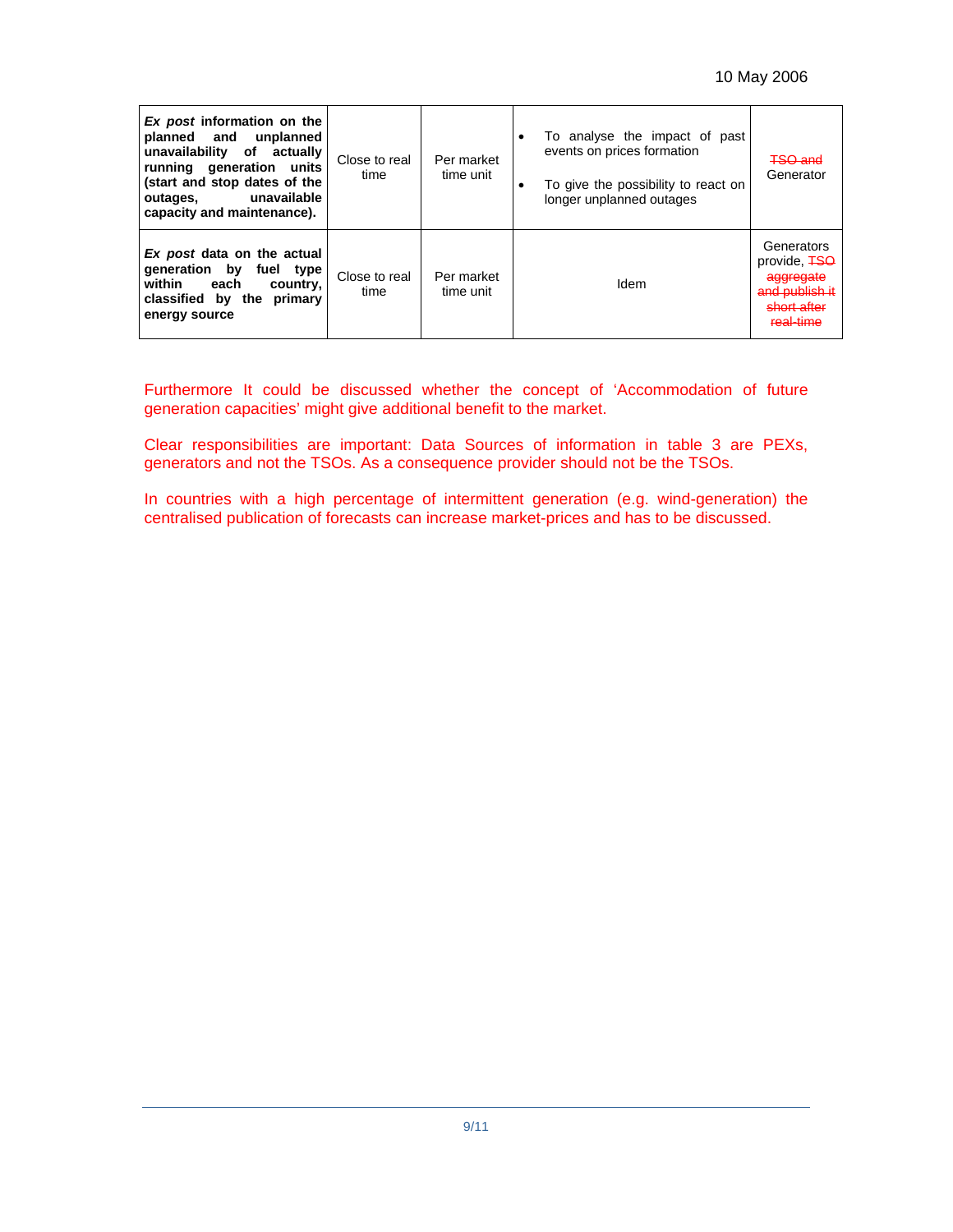Table 4. Required Transparency of Information on Balancing<sup>4</sup>

| Information                                                                                                                                  | <b>Publication</b>                                                          | <b>Timeframe</b>                           | Key benefits of information                                                                                                                                                        | Provider                                        |
|----------------------------------------------------------------------------------------------------------------------------------------------|-----------------------------------------------------------------------------|--------------------------------------------|------------------------------------------------------------------------------------------------------------------------------------------------------------------------------------|-------------------------------------------------|
| Volumes of<br><b>bids</b><br>and<br>offers used                                                                                              | Just after real<br>time, to be<br>kept at least<br>for one month            | Per<br>balancing<br>mechanism<br>time unit | To help market players to<br>$\bullet$<br>formulate<br>their<br>balancing<br>offers<br>the level of<br>$\bullet$<br>To increase<br>the<br>transparency<br>in<br>management of TSOs | TSO or responsible for<br>clearing & settlement |
| Average and marginal<br>prices of bids/offers with<br>prices corresponding to<br>global imbalance                                            | Just after real<br>time, to be<br>kept at least<br>for one month            | Per<br>balancing<br>mechanism<br>time unit | idem                                                                                                                                                                               | TSO or responsible for<br>clearing & settlement |
| <b>Imbalance prices</b>                                                                                                                      | Just after real<br>time                                                     | Per<br>balancing<br>mechanism<br>time unit | help<br>balance<br>To<br>$\bullet$<br>res-<br>ponsibles to optimise<br>their<br>imbalance's level                                                                                  | TSO or responsible for<br>clearing & settlement |
| <b>Price/market</b><br>area<br>imbalance volumes and<br>of<br>volume<br>manually<br>activated<br>reserve<br>(balancing power) used           | Just after real<br>time                                                     | Per<br>balancing<br>mechanism<br>time unit | balance<br>help<br>To<br>res-<br>$\bullet$<br>ponsibles to optimise their<br>imbalance's level<br>$\bullet$<br>To enable monitoring                                                | <b>TSO</b>                                      |
| <b>Information</b><br>the<br>on<br>financial balance of the<br>whole market (expenses<br>on the balancing market /<br>payment of imbalances) | Month M+1<br>for month M.<br>to be updated<br>until final<br>reconciliation | Per month                                  | To increase the level of<br>$\bullet$<br>transparency in the<br>management of TSOs<br>To monitor the system of<br>$\bullet$<br>imbalances settlement                               | TSO or responsible for<br>clearing & settlement |
| information<br>Market<br><b>on</b><br>the type of balancing<br>bids/offers used                                                              | Month M+1<br>for month M                                                    | Per day                                    | To help market players to<br>$\bullet$<br>formulate their balancing<br>offers<br>To increase the level of<br>$\bullet$<br>transparency in the<br>management of TSOs                | <b>TSO</b>                                      |

The data included in this table could be extended with publications related to grid congestions and redispatching costs incurred by the TSOs for relieving them as well as publications related to inter-TSO cross-border balancing actions or exchanges of reserve power (volumes, prices). But: Experience shows that close to real time publication of such balancing market-details increases prices of the BM for the TSO, i.e. the consumer, through tactical bidding. Therefore, any Information in table 4 has to be checked concerning this aspect (especially the publication of the bids/offers).

l

 $4$  The planned and actual system margin in terms of generation  $+$  import/export balance vs. load can be derived from the respective information on load, generation and interconnections.